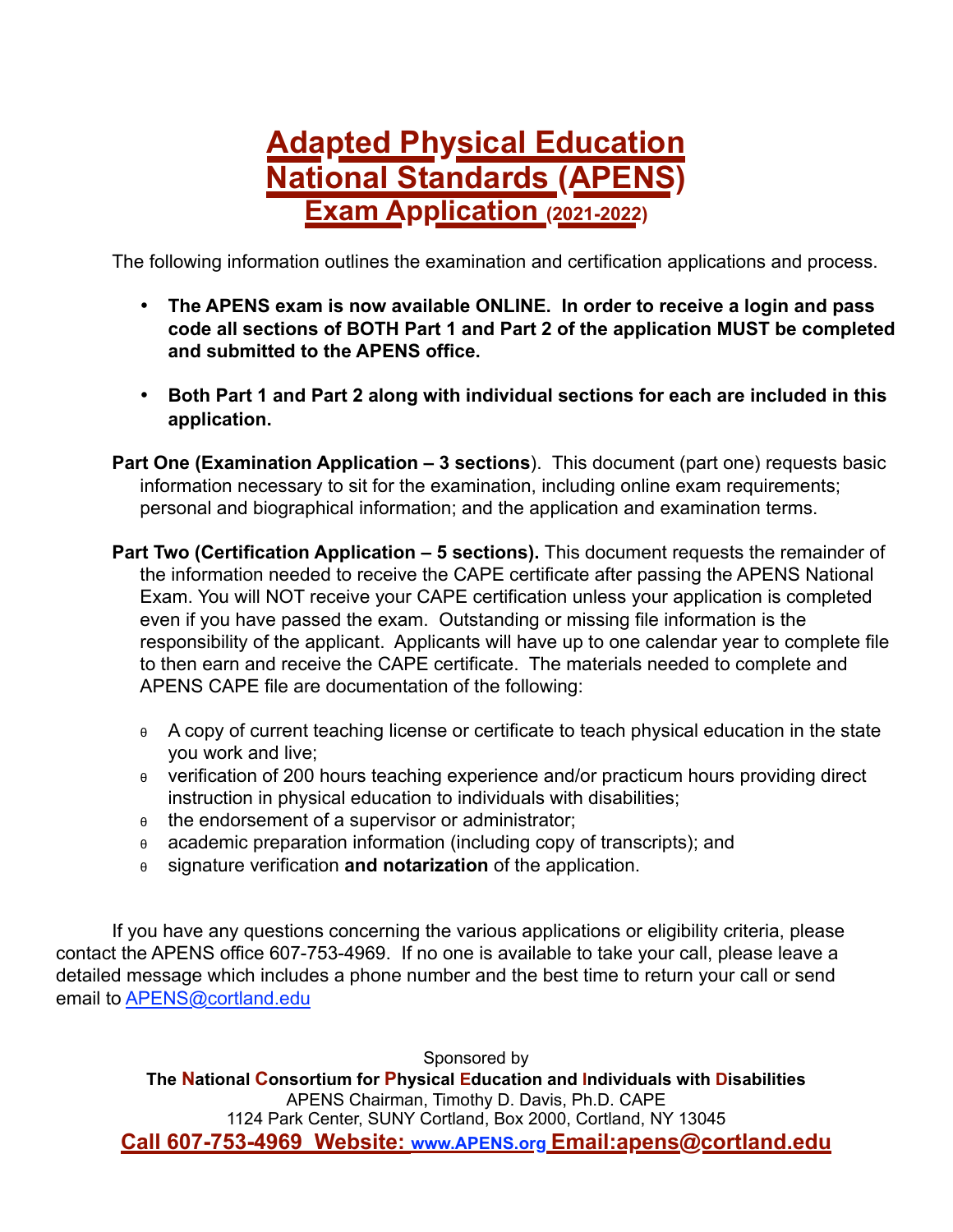### **PART 1 - (3 sections)**

### **EXAM APPLICATION**

**When filling out the application:** Please type or print your responses to all sections of the application. It is necessary to provide complete information as requested. **Incomplete information may result in ineligibility to sit for the examination or withholding of the exam score and or CAPE certificate.** It is your responsibility to notify the APENS Committee of any changes in the information on this application within 30 days of when that change occurs.

**Reminder: Upon passing the APENS exam and in order for you to receive the CAPE certificate, you will need to submit the following information including ALL sections of Part 2 of the application which includes:**

- **a copy of current teaching certification in physical education**
- **verification of at least 200 hours of experience teaching physical education directly to individuals with disabilities,**
- **copy of official transcripts from each college/university attended.**
- **Part One and Part Two may be submitted simultaneously**

**When submitting Part 1 and Part 2 of the application:** Please include all materials listed on the checklist. **The completed application must include the \$250.00 examination fee.** Your payment, check or money order should be made payable to APENS. Forward this application only to the address shown below:

#### **The APENS Committee reserves the right to reject any application that does not meet eligibility criteria as documented in this application.**

**APENS Nondiscrimination Policy:** It is the policy of the APENS Committee and the National Consortium for Physical Education and Individuals with Disabilities (NCPEID) to comply with all applicable laws which prohibit discrimination in the employment or service provision because of a person's race, color, religion, gender, age, disability, national origin, or because of any other protected characteristic.

> **APENS Attn. Timothy D. Davis, Ph.D. CAPE 1124 Park Center Department of Physical Education SUNY Cortland P.O. Box 2000 Cortland, NY 13045**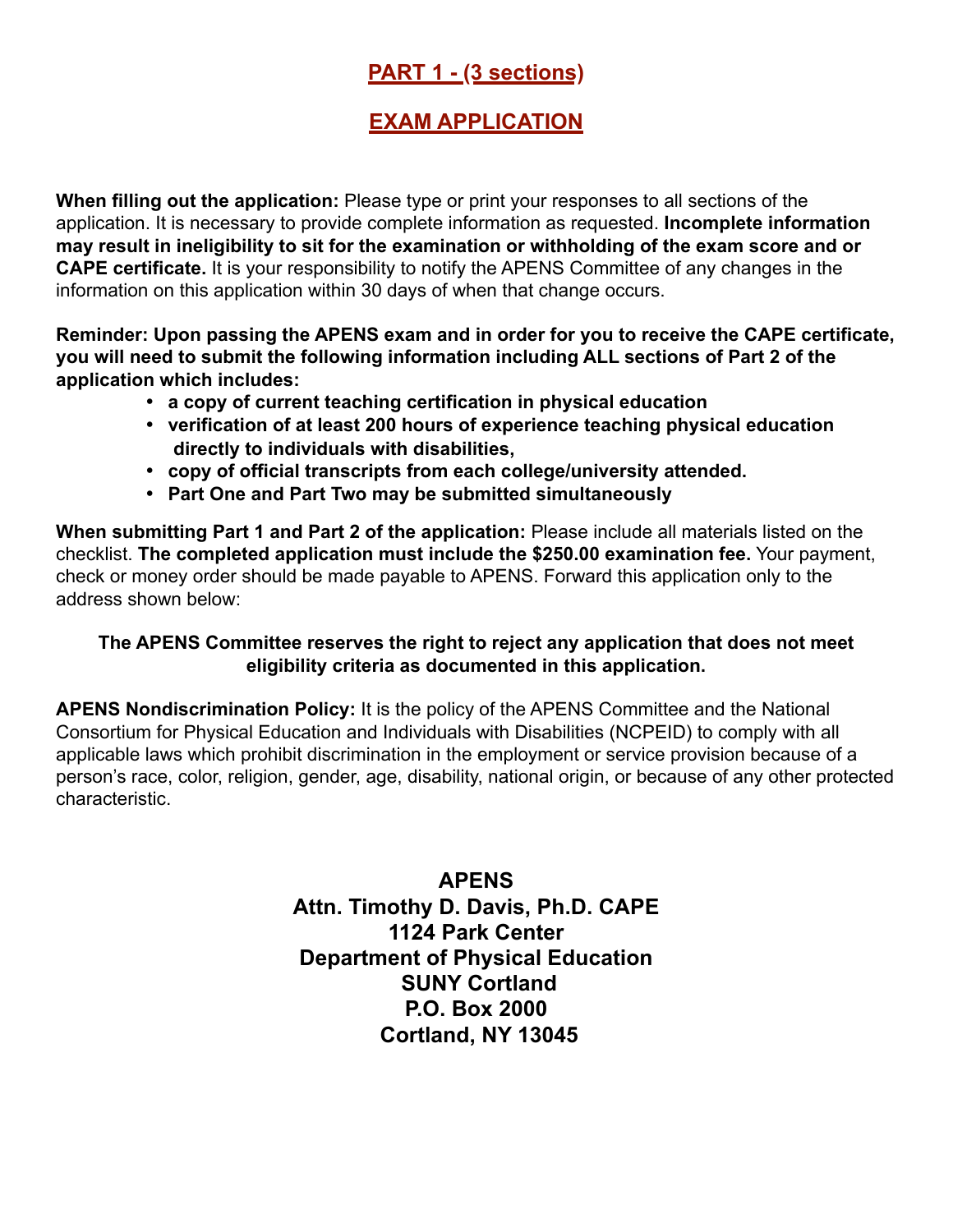#### **SECTION 1 - Personal Information**

PLEASE TYPE OR PRINT

#### **IDENTITY**

| Name:                                     |                                                                                                                                               |                                                                                      |
|-------------------------------------------|-----------------------------------------------------------------------------------------------------------------------------------------------|--------------------------------------------------------------------------------------|
|                                           |                                                                                                                                               | If your school records are under another name (i.e., Maiden Name),                   |
|                                           |                                                                                                                                               |                                                                                      |
| Mailing Address:<br><b>Street Address</b> |                                                                                                                                               |                                                                                      |
|                                           | <u> 1999 - Johann Harry Harry Harry Harry Harry Harry Harry Harry Harry Harry Harry Harry Harry Harry Harry Harry</u><br>State:______________ |                                                                                      |
|                                           |                                                                                                                                               |                                                                                      |
|                                           |                                                                                                                                               |                                                                                      |
|                                           |                                                                                                                                               |                                                                                      |
|                                           |                                                                                                                                               |                                                                                      |
| E-Mail Address: ______________________    |                                                                                                                                               |                                                                                      |
|                                           |                                                                                                                                               | Are you requesting special arrangements due to a physical or cognitive impairment or |

**religious reasons? \_\_\_\_ Yes \_\_\_\_ No**

**If yes, APENS policy is that:** Any individual who has a physical or cognitive impairment or limitation that prevents him/her from taking the test under standard conditions may request special testing arrangements. The types of accommodations that may be provided include large print, a person to read and/or mark the answer sheet, extended time, and/or a separate testing room. **Documentation from a physician or appropriate authority is required to confirm your special needs and testing adaptation request.** This documentation should be sent with your application and other supporting documents to the APENS office.

*When submitting application/registration forms, include a separate letter describing:* a) your requested accommodation and b) supporting materials to include all pertinent *information. After reviewing requests, the APENS Chair will send a letter confirming any accommodations. There are no additional charges for specific accommodations.*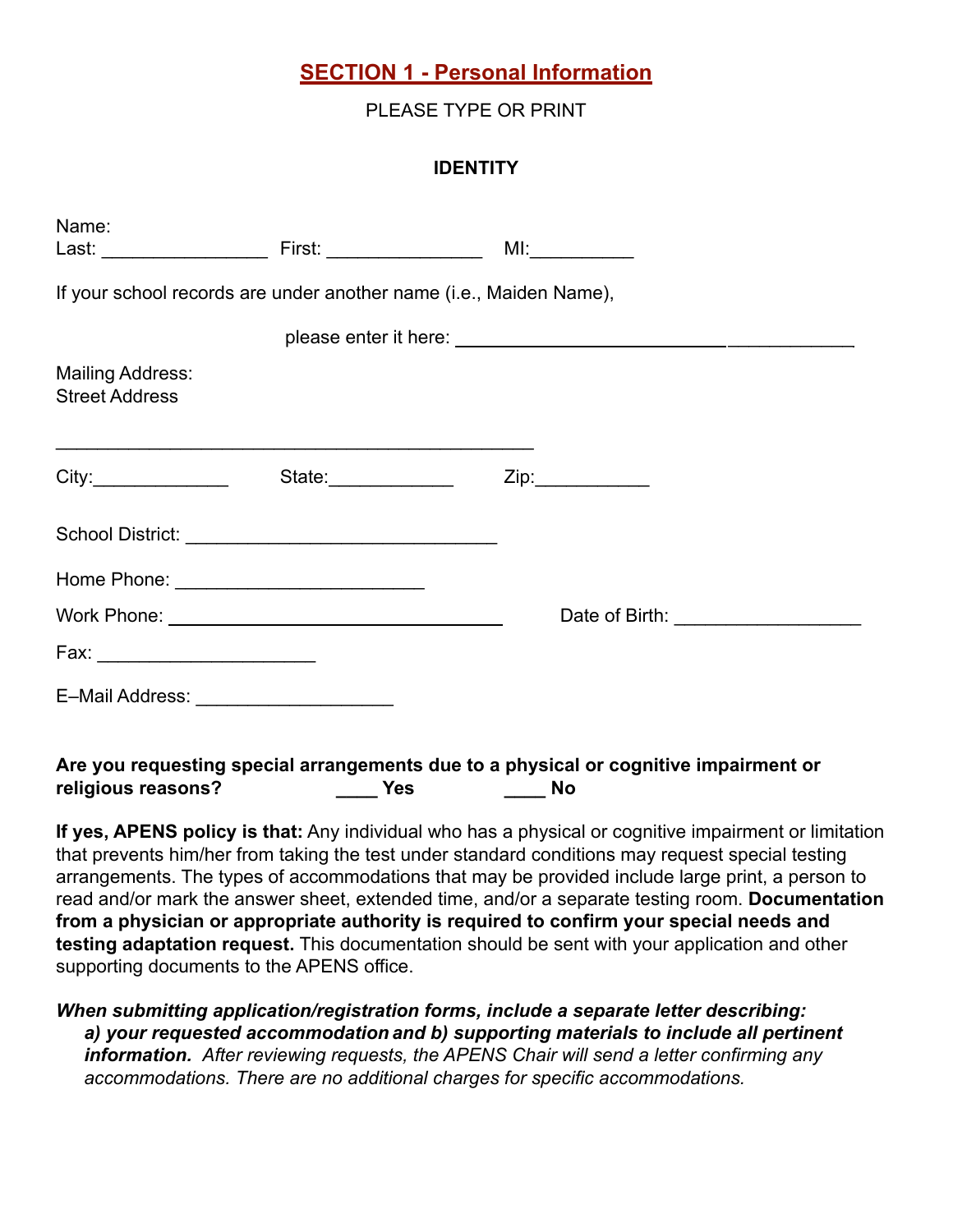#### **THIS SECTION MUST BE SIGNED IN ORDER FOR YOUR APPLICATION TO BE PROCESSED**

I hereby authorize the APENS Committee, the NCPEID and their officers, directors, committee members, employees, and agents to review my application to sit for the APENS certification examination.

I authorize the proctors at my assigned test site to maintain a secure and proper test administration in their discretion. I acknowledge that in this capacity the proctors may relocate me before or during the examination. I will not communicate with other examiners in any way during the examination.

If I do anything which is not authorized or which is prohibited by the APENS Committee or NCPEID in connection with any APENS examination, I understand that my examination performance may be voided, and such activity may be the subject of legal action. In a case where my examination performance is voided, I will not receive a refund of the application fee, there will be no credit for any future examination, and such activity may be cause for review under or subject to other legal action.

**I understand that the APENS Committee reserves the right to refuse the APENS examination (online or in person) if I do not have the proper identification (authorization letter and photo ID), or if administration has begun. If I am refused access to the exam for any of these reasons or fail to comply with any of the online test protocol as prescribed by the Respondus Lockdown Browser on BlackBoard, I will receive no refund of the application fee and/or exam fee and there will be no credit for future examinations. I understand that I may only seek online access (APENS login/password) to sit for the APENS examination for the purpose of seeking the APENS/CAPE certification, and for no other purpose. I will not disclose any information regarding the content of the examination, test questions, or test materials.**

I understand that the review of the adequacy of examination materials will be limited to computing any scoring correction. I waive all further claims of examination review and agree to indemnify and hold harmless the above designated parties for any action taken pursuant to the rules and standards of the APENS Committee with regard to this application and/or the APENS examination.

By signing, I acknowledge that I have read and understand this information, and agree to abide by these terms.

Applicant's Signature

 $\Box$  Date:

The National Standards for Adapted Physical Education Project was funded by the United States Department of Education, Office of Special Education and Rehabilitation Services, Division of Personnel Preparation: (1992-1997) #HO29K20092. The views expressed are those of the grantee, the University of Virginia. No official endorsement by the U.S. Department of Education is intended or should be inferred.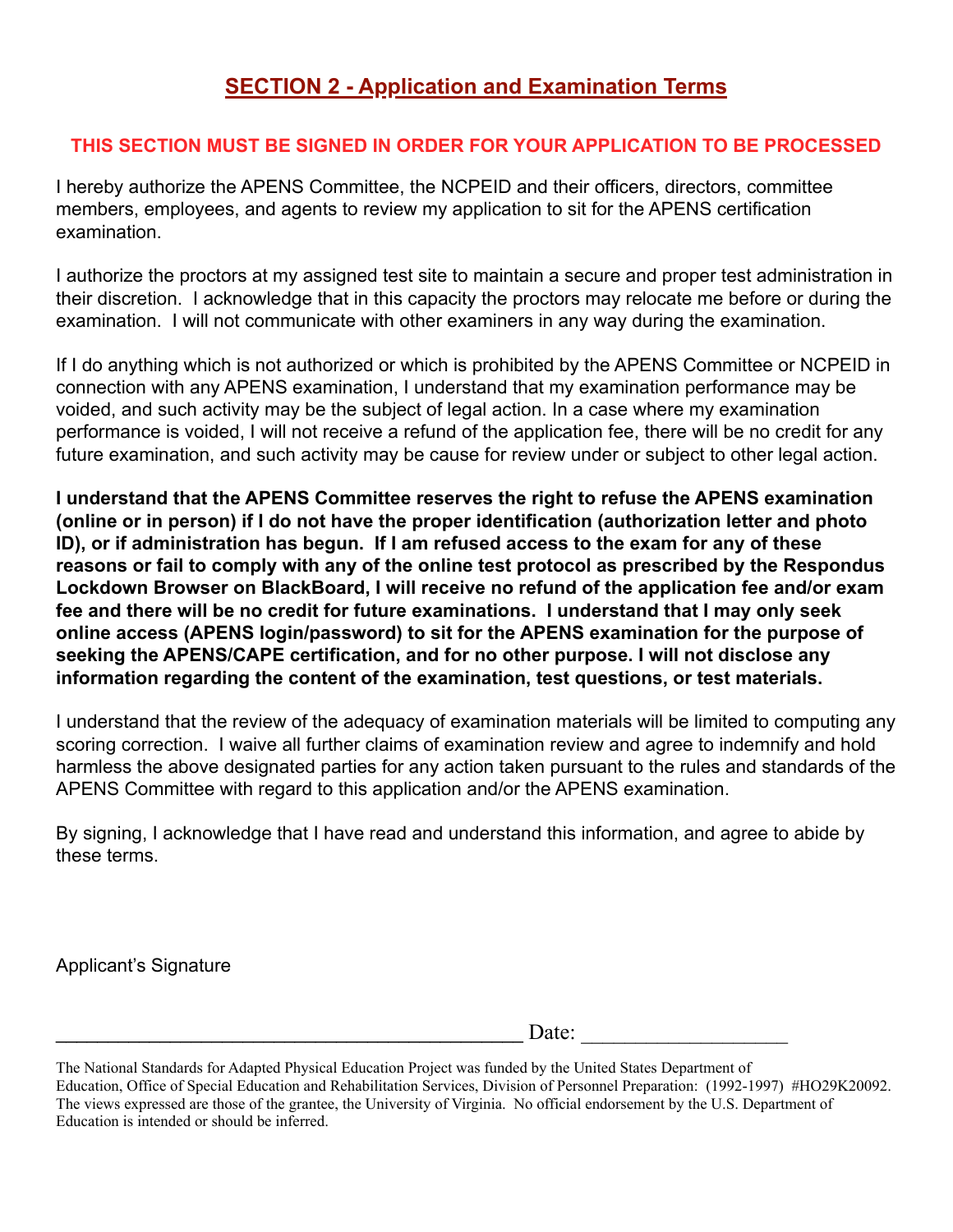#### **Section 3: Survey**

BIOGRAPHICAL INFORMATION: The following information is needed to assist us in our research efforts. Any data you provide will remain confidential.

**Declining to report these items will not affect your eligibility to earn the CAPE certification.**

|                        |                                                                                                                                                         | Last                                                                                                            | First  |                                                                                                                                                                                                                                                                                                                                                                           | MI |
|------------------------|---------------------------------------------------------------------------------------------------------------------------------------------------------|-----------------------------------------------------------------------------------------------------------------|--------|---------------------------------------------------------------------------------------------------------------------------------------------------------------------------------------------------------------------------------------------------------------------------------------------------------------------------------------------------------------------------|----|
|                        | If your school records are under another name (i.e., Maiden Name),                                                                                      |                                                                                                                 |        |                                                                                                                                                                                                                                                                                                                                                                           |    |
|                        |                                                                                                                                                         | please enter it here: explore the state of the state of the state of the state of the state of the state of the |        |                                                                                                                                                                                                                                                                                                                                                                           |    |
|                        | Please check ONLY ONE in each of the following categories:                                                                                              |                                                                                                                 |        |                                                                                                                                                                                                                                                                                                                                                                           |    |
| 1. Gender: ______ Male |                                                                                                                                                         | <b>Example 1</b> Female                                                                                         |        |                                                                                                                                                                                                                                                                                                                                                                           |    |
|                        |                                                                                                                                                         |                                                                                                                 |        | 2. In which of the following teaching settings do (did) you carry out your primary professional activities?<br>(a) preschool ______ (d) high school _______ (g) community college teaching<br>(b) elementary school ______ (e) transition services ______ (h) college/university teaching<br>(c) middle school (f) hospital (f) = (f) hospital (i) agency or organization |    |
|                        | 3. What is your current employment status in adapted physical education?                                                                                |                                                                                                                 |        | (a) full-time $\frac{1}{\sqrt{2}}$ (b) part-time $\frac{1}{\sqrt{2}}$ (c) retired $\frac{1}{\sqrt{2}}$ (d) not working in adapted physical education                                                                                                                                                                                                                      |    |
|                        | 4. How many years of experience do you have teaching physical education?<br>(a) < 2 years ___ (b) 2-5 years ___ (c) 6-10 years __ (d) > 10 years        |                                                                                                                 |        |                                                                                                                                                                                                                                                                                                                                                                           |    |
| activity:              |                                                                                                                                                         |                                                                                                                 |        | 5. If you are currently teaching adapted physical education, please indicate your primary professional<br>(a) direct service<br>(d) other (please specify) $\qquad \qquad$ (b) consulting $\qquad \qquad$ (c) administration                                                                                                                                              |    |
|                        | 6. For how many years have you been primarily an adapted physical education teacher?                                                                    |                                                                                                                 |        | (a) < 2 years ___ (b) 2-5 years ___ (c) 6-10 years __ (d) > 10 years __ (e) not applicable                                                                                                                                                                                                                                                                                |    |
|                        | 7. What is your principal motivation for seeking certification?<br>(d) to enhance employment opportunities _____ (e) other:                             |                                                                                                                 |        | (a) required by employer ________ (b) professionalism _______ (c) state requirements                                                                                                                                                                                                                                                                                      |    |
|                        | 8. RACE _ (W) White (not Hispanic origin)<br>(B) African American<br>(I) Native American<br>(A) Asian or Pacific Islander<br>(H) Hispanic<br>(O) Other: |                                                                                                                 |        |                                                                                                                                                                                                                                                                                                                                                                           |    |
| event below:           |                                                                                                                                                         |                                                                                                                 |        | In order to improve our APENS dissemination efforts, we would like to know how you learned about<br>the examination. Please check one of the following and indicate the name of the person, place, or                                                                                                                                                                     |    |
| Professor              | Employer                                                                                                                                                | Co-worker                                                                                                       | Friend | Convention<br>Website                                                                                                                                                                                                                                                                                                                                                     |    |

\_\_\_\_ College/University \_\_\_\_Other Name: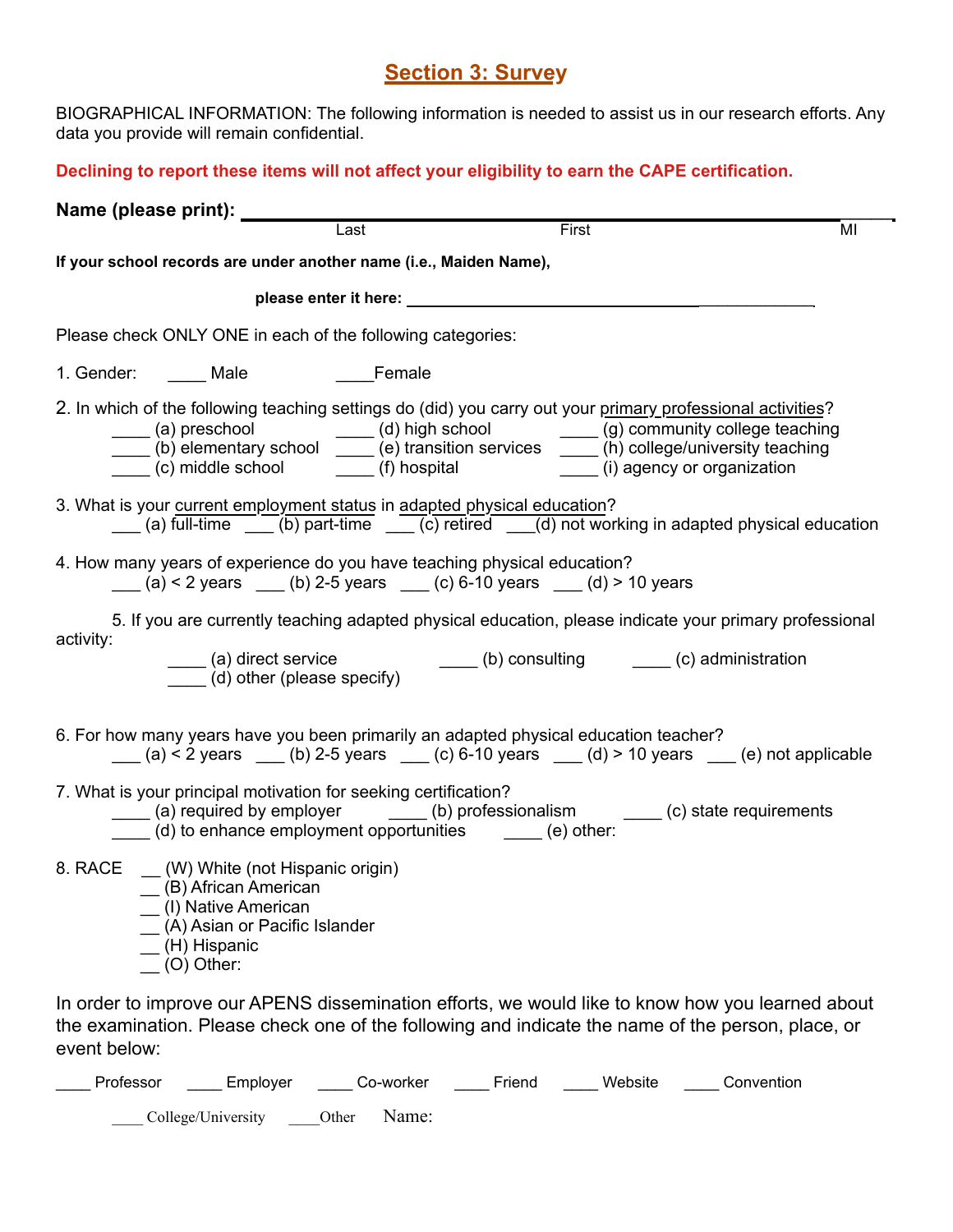## **EXAM APPLICATION CHECKLIST (Part One – 3 sections)**

### **Did you complete the following items?**

Name, Mailing Address, Phone Number

Indicate if special accommodations are required to take the exam

Sign and date your application

Complete the survey - optional

# **Did include the following?**

\_\_\_\_\_\_A check or money order made payable to APENS for the **\$250.00 certification fee**

### **Send your application to the address shown below.**

**APENS Timothy D. Davis, Ph.D. CAPE 1124 Park Center Department of Physical Education SUNY Cortland PO Box 2000, Cortland, NY 13045**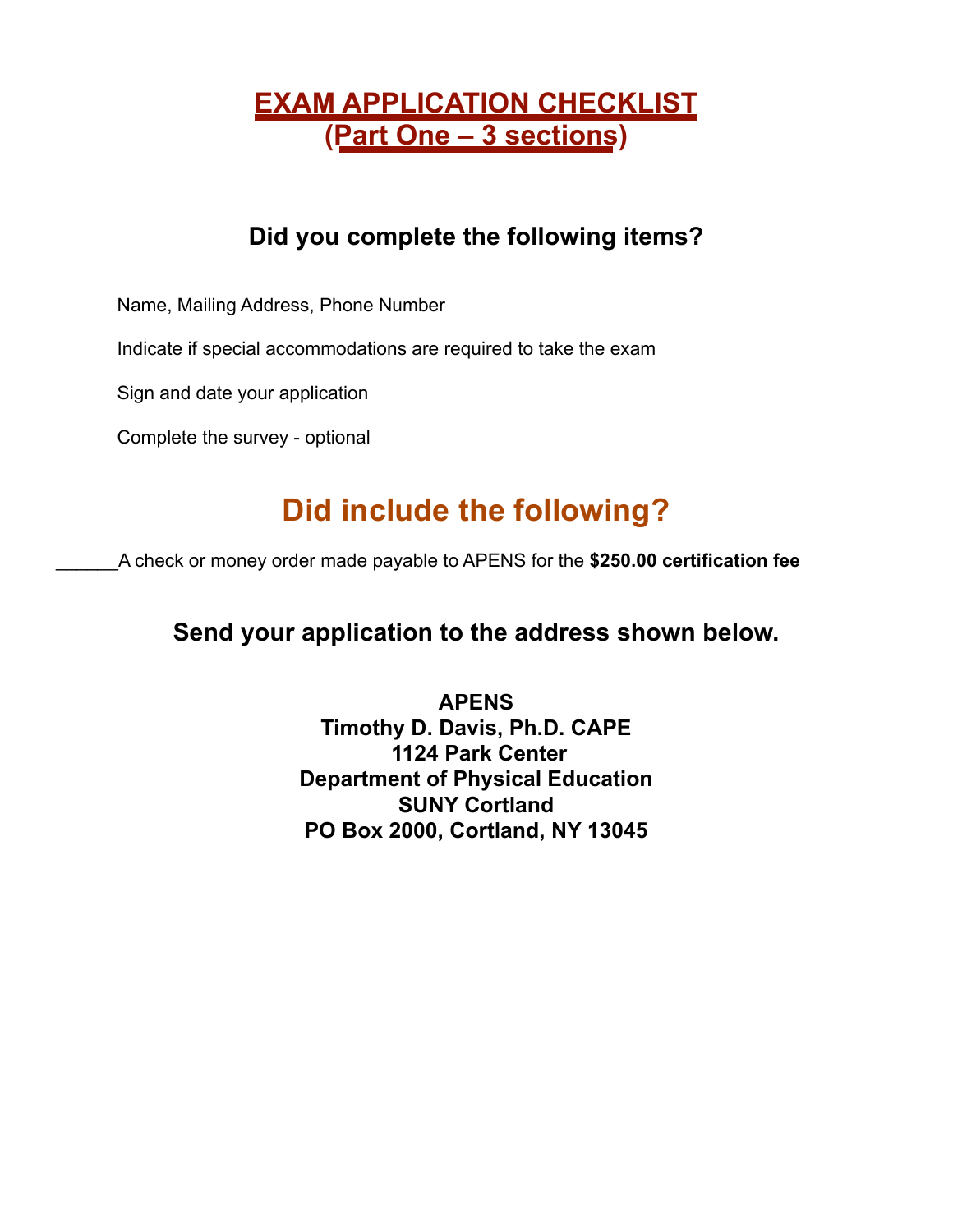## **PART TWO (5 sections)**

## **CERTIFICATION APPLICATION**

**Name (please print):** 

**Last** MI

**If your school records are under another name (i.e., Maiden Name), please indicate:** 

**This application and subsequent requested materials are REQUIRED to receive the CAPE certificate even if you have already taken and passed the APENS exam. The Certified Adapted Physical Educator (CAPE) certificate will only be mailed to you if the materials requested herein are submitted to the APENS office.** 

**This application (Part 2) can be submitted at the same time as Part 1, and or prior to taking the APENS examination.**

**When filling out the application:** Please type or print your responses to all sections of the application. It is necessary to provide complete information as requested. Please attach additional sheets to the application as needed. It is your responsibility to notify the APENS Committee of any change in the information on this application within 30 days of when that change occurs.

**When submitting the application:** Please include with this application all materials listed on the enclosed checklist. Forward this application to the following address only:

> **APENS Timothy D. Davis, Ph.D. CAPE 1124 Park Center Department of Physical Education SUNY Cortland Box 2000, Cortland, NY 13045**

**For further information call (607) 753-4969** email us at [apens@cortland.edu](mailto:apens@cortland.edu) or visit our website at **[www.apens.org](%22http://)**

**APENS Nondiscrimination Policy:** It is the policy of the APENS Committee and the National Consortium for Physical Education and Individuals with Disabilities (NCPEID) to comply with all applicable laws which prohibit discrimination in the employment or service provision because of a person's race, color, religion, gender, age, disability, national origin, or because of any other protected characteristic.

**The APENS Committee reserves the right to reject any application that does not meet eligibility criteria as documented in this application.**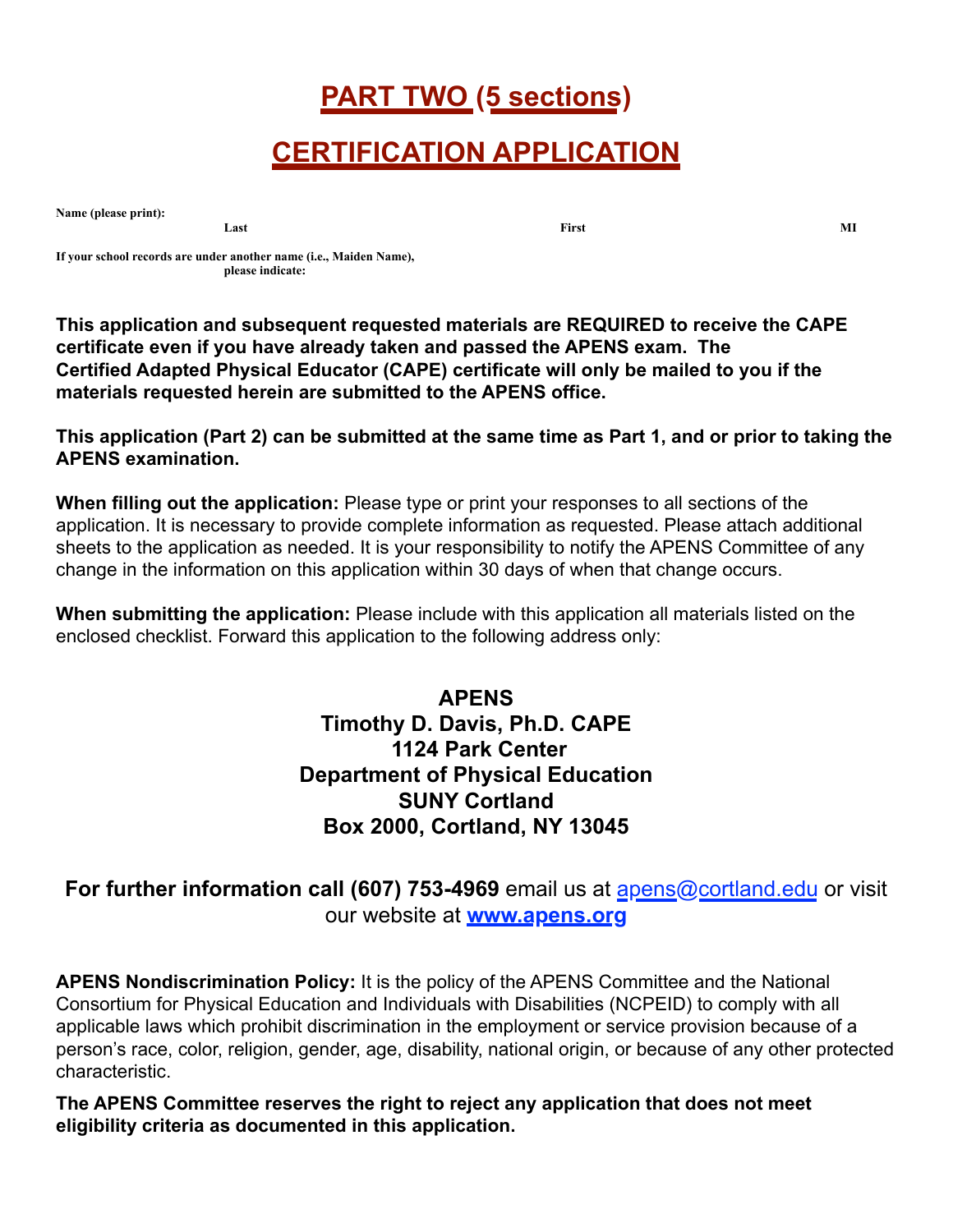#### **SECTION 1 - Licensure in the Profession**

Please include a copy of any or all current licenses or certificates you possess to teach physical education in your state. **Please note that your teaching certificate must be valid.** If codes are used to identify content areas, please send a copy of your state codes. If you will be certified within a 6–month period, you can apply to become a CAPE. However, your certification will not be released until the appropriate documentation is submitted to the APENS Committee.

#### **PLEASE TYPE OR PRINT**

Are you a certified physical education teacher? \_\_\_\_\_ Yes \_\_\_\_\_\_ No

If yes, in what state is your current certification?

What other content areas are you certified to teach?

**The following are not required for certification, however it would help us if you provided the information for research purposes.**

Do you have a pre-service emphasis area or minor in adapted physical education? \_\_\_\_ Yes \_\_\_\_ No

|          |           |           | If yes, what was the number of course credits in adapted physical education taken? |
|----------|-----------|-----------|------------------------------------------------------------------------------------|
| (a) 3-12 | (b) 12-18 | (c) 19-24 | (d) > 24                                                                           |

### **SECTION 2**

#### **Teaching Experience and/or Practica Hours in Physical Education with Individuals with Disabilities**

List below, in chronological order, the teaching experiences and/or practica hours teaching physical education classes **directly to individuals with disabilities**. Count only those hours that pertain to providing **direct instruction in physical and motor skill development to individuals with disabilities. Please document 200 hours** (attach additional sheets as needed).

 $\mathcal{L}_\mathcal{L} = \mathcal{L}_\mathcal{L} = \mathcal{L}_\mathcal{L} = \mathcal{L}_\mathcal{L} = \mathcal{L}_\mathcal{L} = \mathcal{L}_\mathcal{L} = \mathcal{L}_\mathcal{L} = \mathcal{L}_\mathcal{L} = \mathcal{L}_\mathcal{L} = \mathcal{L}_\mathcal{L} = \mathcal{L}_\mathcal{L} = \mathcal{L}_\mathcal{L} = \mathcal{L}_\mathcal{L} = \mathcal{L}_\mathcal{L} = \mathcal{L}_\mathcal{L} = \mathcal{L}_\mathcal{L} = \mathcal{L}_\mathcal{L}$ 

Type of Site **Responsibilities** Estimated Hours Worked Supervisor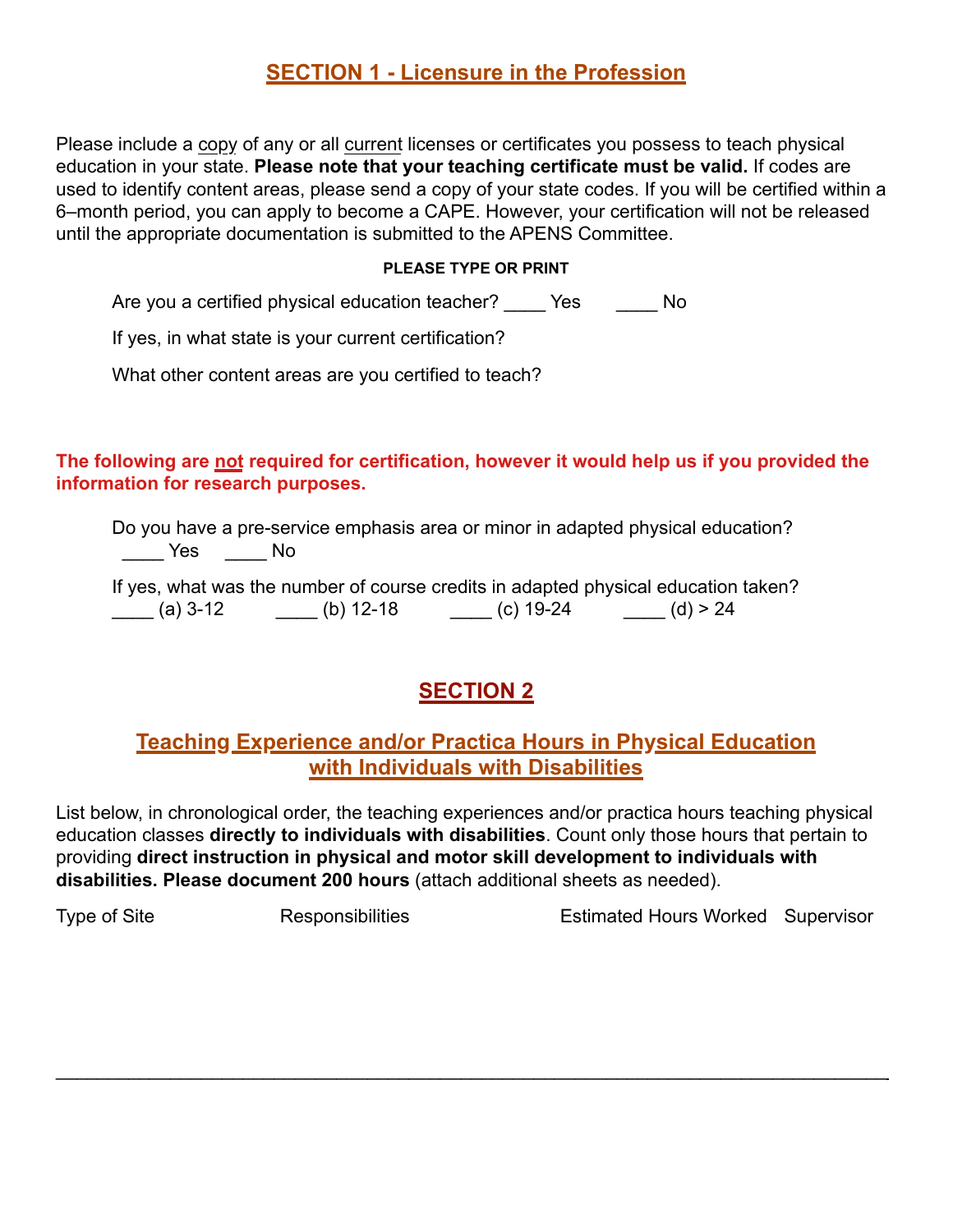## **SECTION 3 - Endorsement of Supervisor/Administrator**

This section is to be signed by the supervisor or school administrator who is able to verify information listed in Section 3.

**Print this page – sign by and send to APENS Office**

I, 1. All the same control of Candidate  $\Box$  and  $\Box$  are controlled to the same control of Candidate  $\Box$  to the best of my knowledge that the information in section 2 of this application is accurate and pertains to providing direct physical education instruction to individuals with disabilities. I verify the applicant has fulfilled or will fulfill the eligibility requirements for certification as set forth by the APENS Committee. I realize the APENS Committee reserves the right to contact me about this information.

Printed name of Supervisor Signature of Supervisor

Address of Supervisor **Date** 

Work Phone **Fax Phone** Fax Phone **Fax Phone Fax Phone F**-Mail Address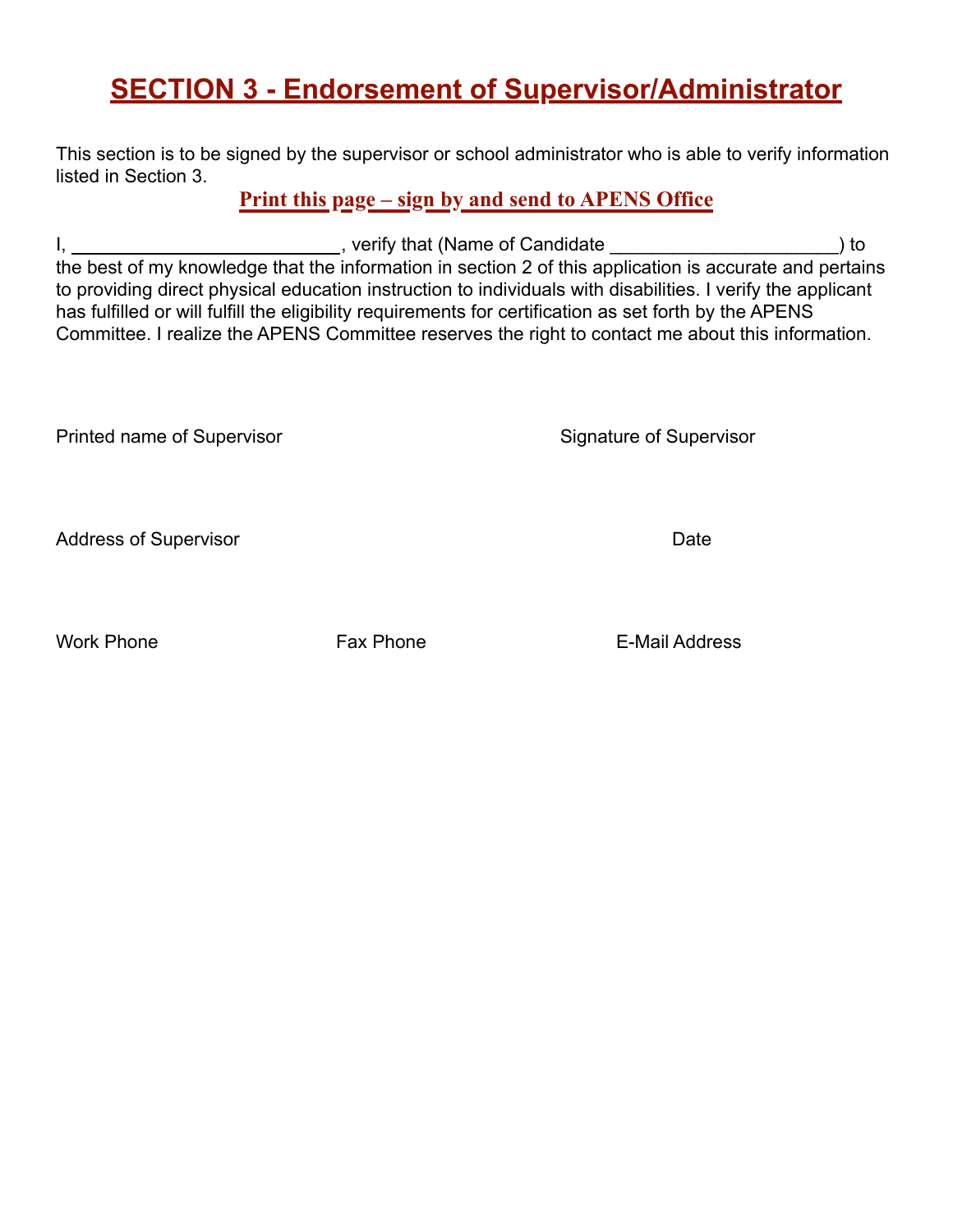#### **SECTION 4 - Academic Preparation**

An official academic transcript must be submitted with this application for each college or university attended in order to verify and receive credit for education beyond high school (a student copy is acceptable if it is the original student copy from the school and has a university seal). Electronic transcripts may be sent DIRECTLY to the APENS email at [APENS@cortland.edu](%22mailto:) **Photocopied or altered transcripts are not acceptable.** Transcripts must indicate the date of graduation and the degree awarded. All official academic transcripts must accompany the application. A notarized affidavit of academic work may be submitted for special consideration where the college or university attended no longer exists, or in cases when college/university records have been destroyed by fire or other disasters. All academic coursework must be in English or be accompanied by a notarized translation to English. **For those completing their academic preparation, certification will be withheld until proof of graduation is provided.**

**If you are currently or have been a CAPE and are applying for RE-CERTIFICATION, please only list those items that have changed since your last application.**

| College/<br><b>University</b> | <b>State</b> | <b>Dates Attended</b> | <b>Major</b> | <b>Degree</b> | Date Awarded |
|-------------------------------|--------------|-----------------------|--------------|---------------|--------------|
|                               |              | to                    |              |               |              |
|                               |              | to                    |              |               |              |
|                               |              | to                    |              |               |              |
|                               |              | to                    |              |               |              |

**Adapted Physical Education Coursework (12 credits required! See eligibility criteria).** List only the course or courses below that you feel address the requirement of a survey course in adapted physical education. If the course does not have a title that indicates it as an introduction or survey course in adapted physical education, please attach a course description.

| Cour<br>se<br>Prefi<br>$\mathbf{x}$ | <b>Course Title</b> | <b>University</b> | <b>Course No.</b> | <b>Course Credits</b> |
|-------------------------------------|---------------------|-------------------|-------------------|-----------------------|
|                                     |                     |                   |                   |                       |
|                                     |                     |                   |                   |                       |
|                                     |                     |                   |                   |                       |
|                                     |                     |                   |                   |                       |

**Confidentiality Release (Signing is optional and is not necessary for certification):**

I agree that the APENS Committee may release my name and address to individuals and/or organizations for educational and research purposes. By signing this special release, your name and address will be released for mailing lists requested by organizations sponsoring educational programs and conferences or special research studies.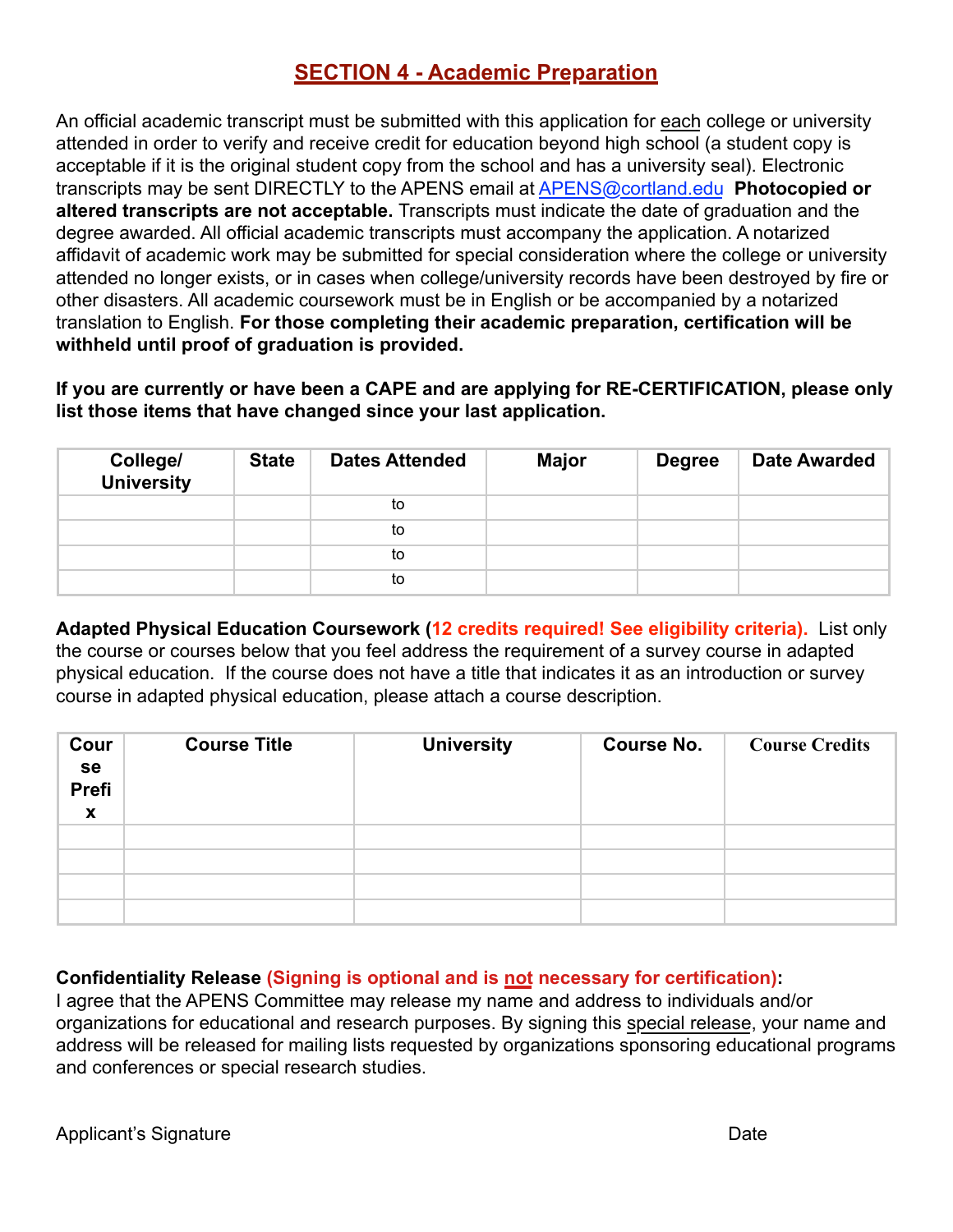The National Standards for Adapted Physical Education Project was funded by the United States Department of Education, Office of Special Education and Rehabilitation Services, Division of Personnel Preparation: (1992-1997) #HO29K20092. The views expressed are those of the grantee, the University of Virginia. No official endorsement by the U.S. Department of Education is intended or should be inferred.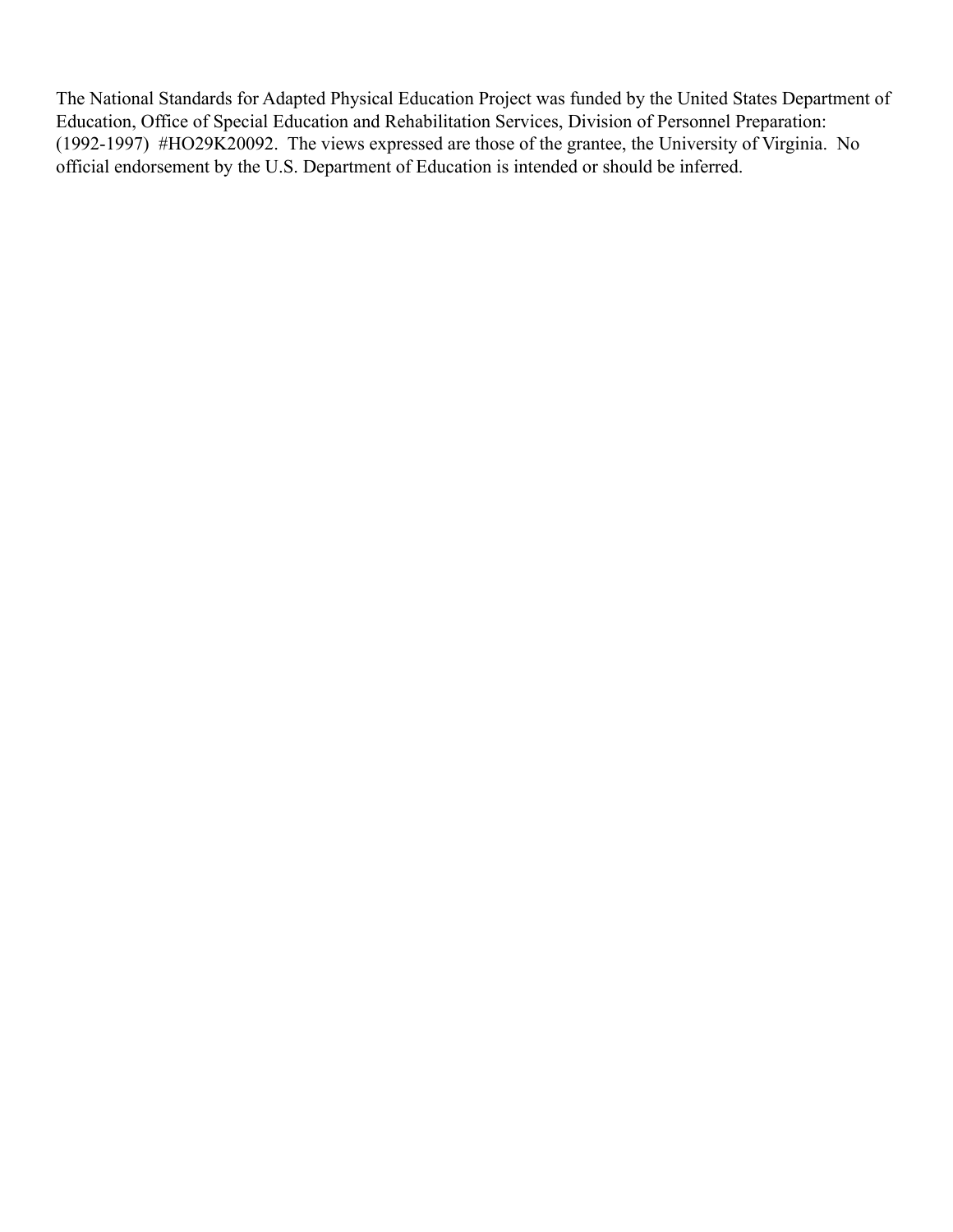#### **SECTION 5 - Verification and Notarization Applicant Affidavit**

#### **Print this page – sign by Notary and send to APENS Office**

By signing below, I (Candidate Signature: \_\_\_\_\_\_\_\_\_\_\_\_\_\_\_\_\_\_\_\_\_\_\_\_\_\_\_\_\_\_\_\_\_\_\_\_) am indicating that I understand that if I am granted certification, the certification status could be revoked based upon any new evidence of being guilty of the issues in items 1-5 in this affidavit.

By signing below, I am indicating that I have satisfied, or will satisfy, all of the basic requirements of my candidacy in order to be granted certification.

#### **For items 1-5 below check the appropriate response. If you answer yes, please fully describe on a separate sheet and attach to this application, including court date, docket number, copy of relevant court documents, and disposition.**

- 1. Have you ever been convicted of, pleaded guilty to, or pleaded nolo contender to a felony or misdemeanor which is directly related to public health or education? This includes but is not limited to rape, sexual abuse of a student, actual or threatened use of a weapon of violence; or prohibited sale or distribution of controlled substance, or its possession with intent to distribute.
- Yes No 2. Have you ever been found guilty of gross or repeated negligence or malpractice in professional work, which includes releasing confidential information of individuals with whom the certificant or applicant has a professional relationship?
- Yes No 3. Are you now, or have your ever been, impaired by any physical and/or drug condition, or habitual use of alcohol or any other drug or substance to a degree which impairs competent or objective professional performance?
- 4. Have you ever been suspended from an academic institution?
- Yes No 5. Have you provided material misrepresentation or fraud in any statement to the APENS Committee or to the public, including but not limited to, statements made to assist the applicant, certificant, or another apply for, obtain, or retain certification?

Yes No

Yes No

I have completed this application for certification purposes only and will not disclose any information regarding the content of the examination, test questions, or test materials. I authorize the APENS Committee to communicate any actual or alleged violation of its rules or standards by me, the status of my application, and the pendency and outcome of any matters involving me to its certificants, state and federal authorities, employers, educational programs, insurance companies, and others. I authorize the APENS Committee to request information relevant to this application and my eligibility, certification, recertification and review of certification. I authorize any entity to furnish this information to the APENS Committee. I hereby release, discharge, and exonerate the APENS Committee, its officers, directors, members and any person furnishing documents, records, and other information relating to my eligibility, recertification, or review of certification, from any and all liability of any nature and kind arising out of the furnishing or inspection of all documents, records, or other information and any investigation and evaluation made by the APENS Committee.

| State of                            | County of | Candidate (print)    |  |
|-------------------------------------|-----------|----------------------|--|
| Candidate Signature                 |           |                      |  |
| Sworn and subscribed before me this |           | dav of               |  |
| My commission expires:              |           | <b>Notary Public</b> |  |